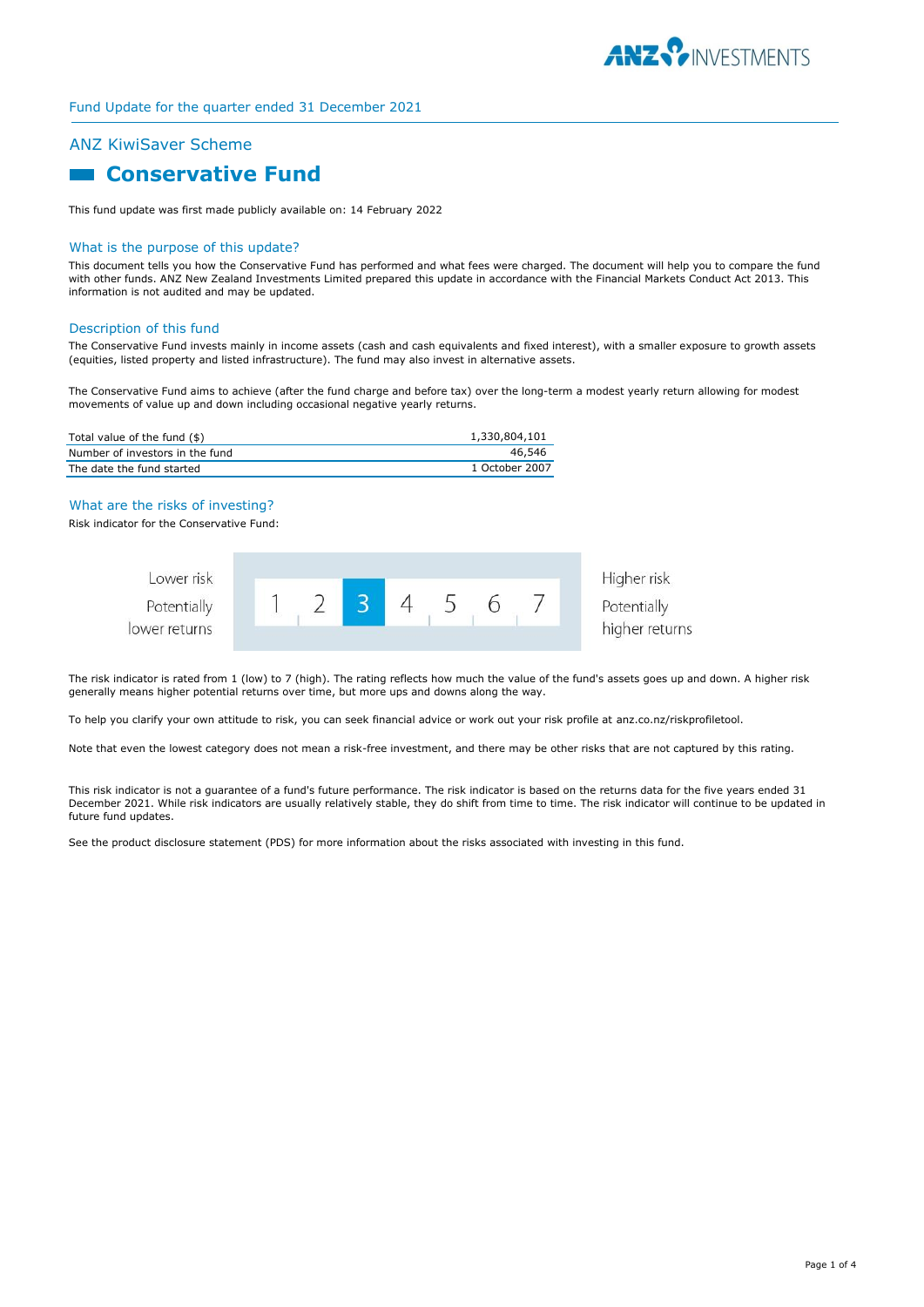# How has the fund performed?

|                                               | Average over past |           |
|-----------------------------------------------|-------------------|-----------|
|                                               | five years        | Past year |
| Annual return                                 |                   |           |
| (after deductions for charges and tax)        | 4.15%             | 2.77%     |
| Annual return                                 |                   |           |
| (after deductions for charges but before tax) | 5.01%             | 2.55%     |
| Market index annual return                    |                   |           |
| (reflects no deduction for charges and tax)   | 5.10%             | 2.21%     |

The market index annual return is calculated using the target investment mix and the indices of each asset class.

Additional information about the market index is available in the statement of investment policy and objectives on the offer register at www.discloseregister.companiesoffice.govt.nz.



# **Annual return graph**

This shows the return after fund charges and tax for each of the last 10 years ending 31 March. The last bar shows the average annual return for the last 10 years, up to 31 December 2021.

**Important:** This does not tell you how the fund will perform in the future.

Returns in this update are after tax at the highest prescribed investor rate (PIR) of tax for an individual New Zealand resident. Your tax may be lower.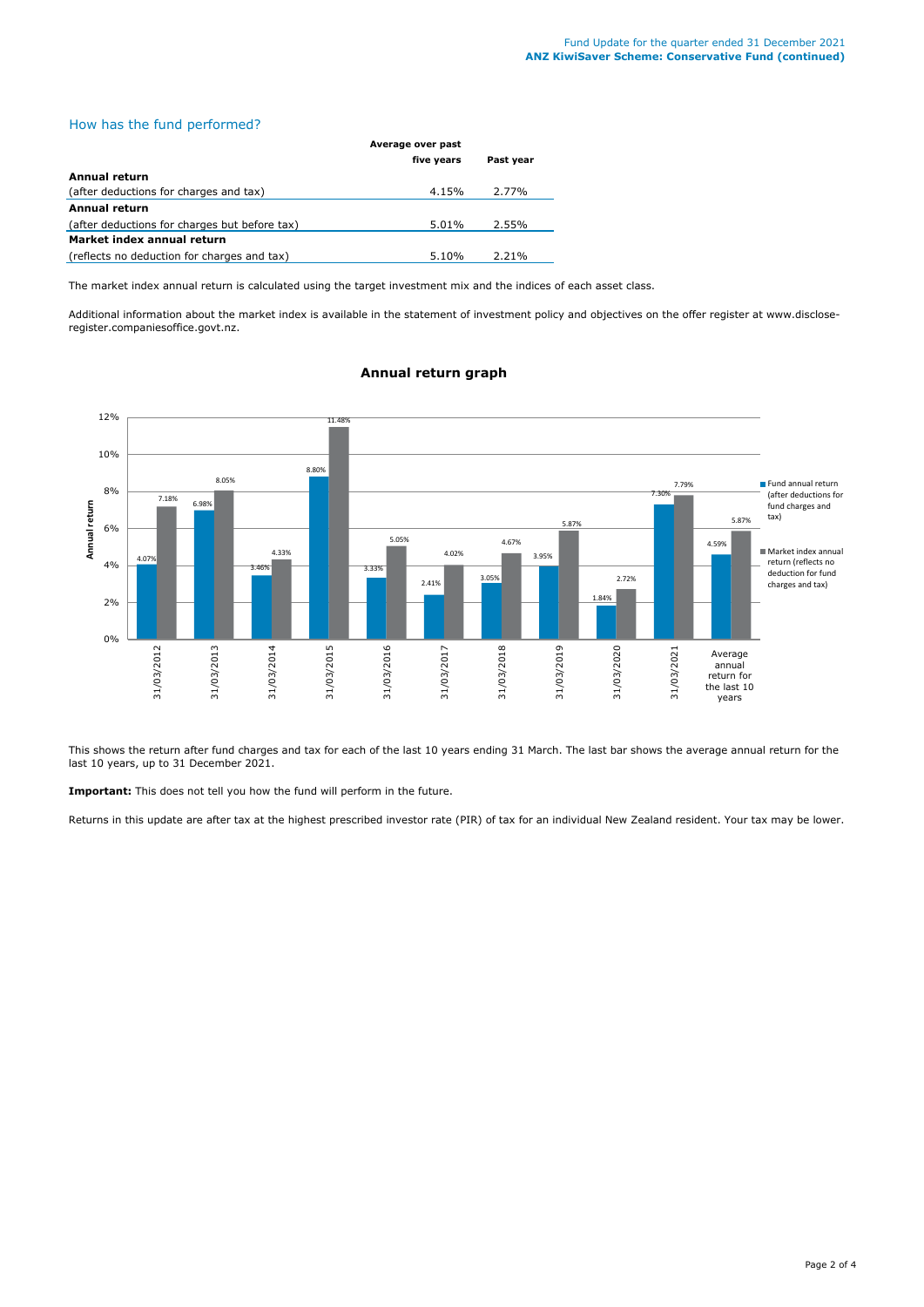# What fees are investors charged?

Investors in the Conservative Fund are charged fund charges. In the year to 31 March 2021 these were:

|                                             | % of net asset value |
|---------------------------------------------|----------------------|
| Total fund charges <sup>1*</sup>            | 0.83%                |
| Which are made up of:                       |                      |
| Total management and administration charges | 0.83%                |
| Including:                                  |                      |
| Manager's basic fee                         | 0.78%                |
| Other management and administration charges | 0.05%                |
| Total performance based fees                | $0.00\%$             |
|                                             |                      |
|                                             |                      |

|                             | Dollar amount per investor |  |
|-----------------------------|----------------------------|--|
| <b>Other charges</b>        |                            |  |
| Membership fee <sup>2</sup> | \$18                       |  |

\*The manager expects that the fund charges for the next scheme year will be less than the fund charges disclosed in this fund update because the manager's basic fee was reduced effective 30 September 2021 from 0.78% to 0.56% per year.

Investors are not currently charged individual action fees for specific actions or decisions (for example, for withdrawing from or switching funds). See the PDS for more information about Scheme fees.

Small differences in fees and charges can have a big impact on your investment over the long term.

# Example of how this applies to an investor

Sarah had \$10,000 in the fund at the start of the year and did not make any further contributions. At the end of the year, Sarah received a return after fund charges were deducted of \$277 (that is 2.77% of her inital \$10,000). Sarah also paid \$13.50 in other charges. This gives Sarah a total return after tax of \$263.50 for the year.

# What does the fund invest in?

#### **Actual investment mix<sup>3</sup> Target investment mix<sup>3</sup>**

This shows the types of assets that the fund invests in. This shows the mix of assets that the fund generally intends to invest in.